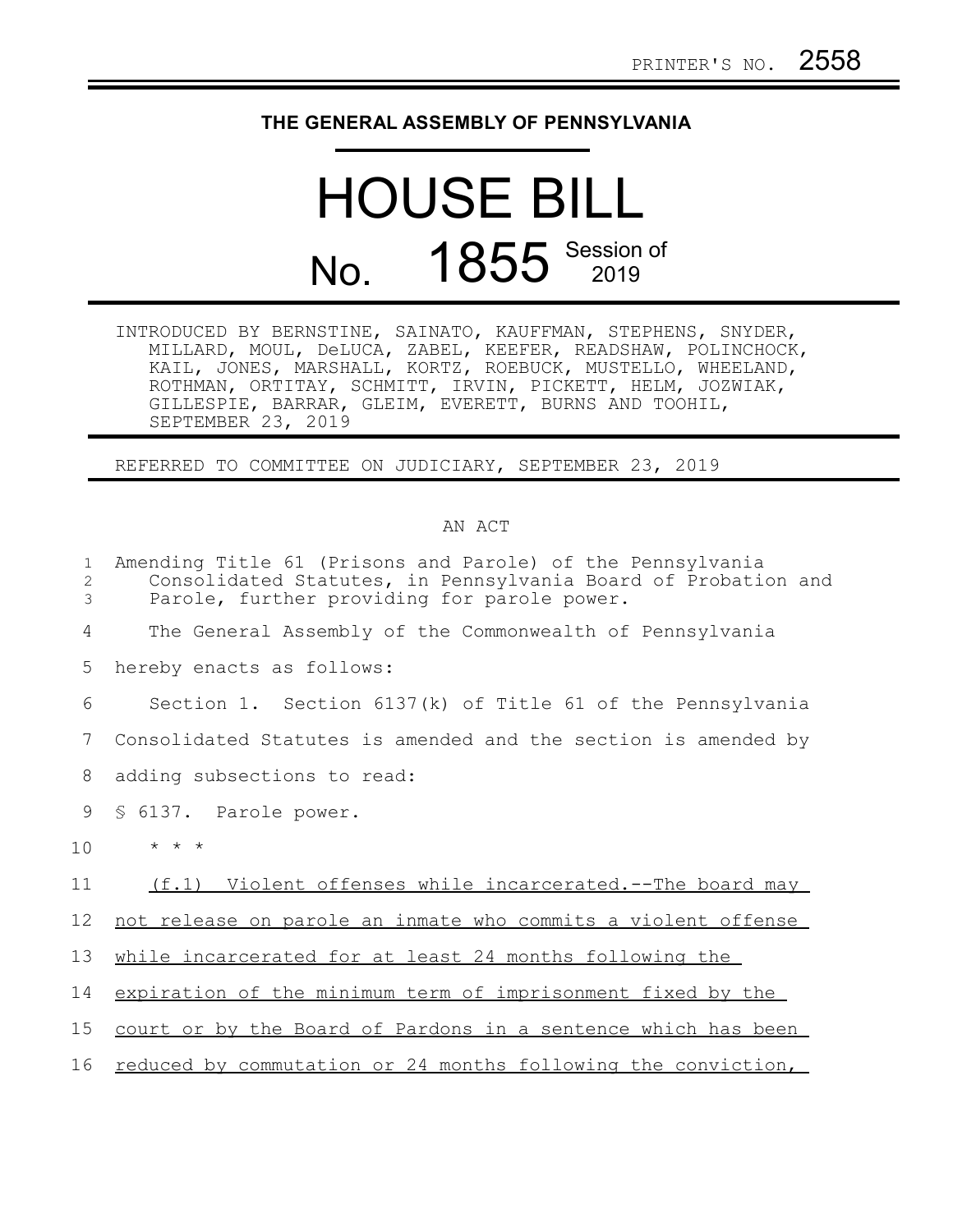whichever is longer. 1

(f.2) Obstruction of justice offenses while incarcerated.-- The board may not release on parole an inmate who commits an obstruction of justice offense while incarcerated for at least 12 months following the expiration of the minimum term of imprisonment fixed by the court or by the Board of Pardons in a sentence which has been reduced by commutation or 12 months following the conviction, whichever is longer. \* \* \* (k) Definitions.--The following words and phrases shall have the meanings given to them in this subsection unless the context clearly indicates otherwise: "Crime of violence." As defined in 42 Pa.C.S.  $\frac{1}{5}$  9714(q) (relating to sentences for second and subsequent offenses). "Eligible offender." As defined in section 4503 (relating to definitions). "Obstruction of justice offense." An act, conspiracy or solicitation to commit any of the following offenses under 18 Pa.C.S. (relating to crimes and offenses): Section 4952 (relating to intimidation of witnesses or victims). Section 4953 (relating to retaliation against witness, victim or party). Section 4958 (relating to intimidation, retaliation or obstruction in child abuse cases). Section 5121 (relating to escape). Section 5122 (relating to weapons or implements for escape). Section 5123 (relating to contraband). "Violent offense." An act, conspiracy or solicitation to commit any of the following offenses under 18 Pa.C.S.: 2 3 4 5 6 7 8 9 10 11 12 13 14 15 16 17 18 19 20 21 22 23 24 25 26 27 28 29 30

20190HB1855PN2558 - 2 -